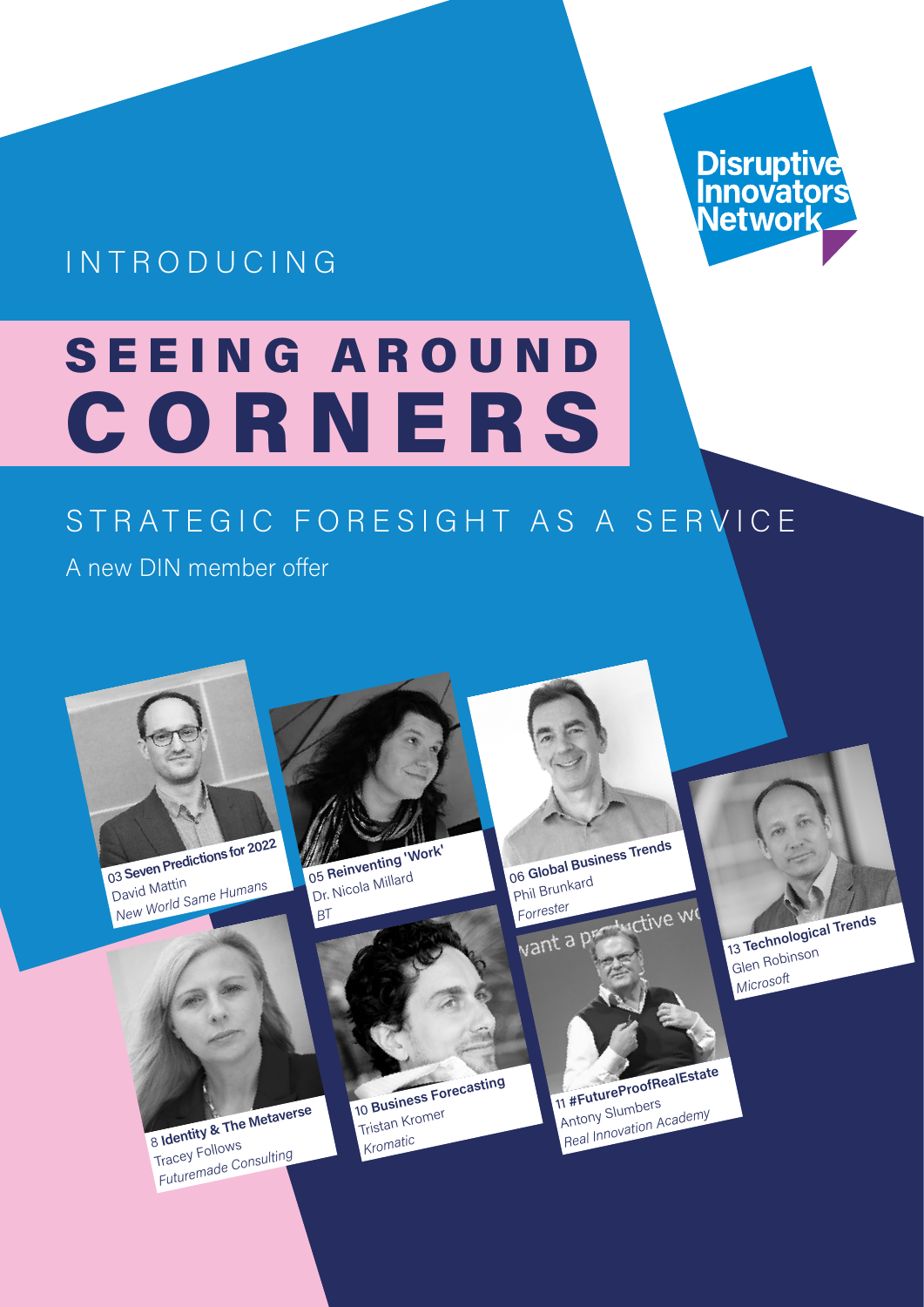

### Introducing Seeing Around Corners

*Ian Wright Disruptive Innovators Network*

#### **Welcome to the first in a series of new features looking at 'strategic foresight' — the art of future gazing and making sense of the social, business and technological changes coming towards us.**

In many business sectors, strategic foresight is a valued service — something to help retailers get ready for emerging fashion or food trends or finance companies to better understand future risks.

In social housing, this is something we are yet to see. However, in these uncertain times we need more than ever to look up (a little topical movie reference there) to help us prepare the very different strategic plans that we will require in the future.

Throughout the year, we will be exploring the art (or is it becoming a science?) of future gazing through a series of thought leadership articles, webinars, and masterclasses.

For our opening foray, we present a selection of essays from a wide range of different leaders involved in future gazing, including some for whom it is a full-time occupation.

You may not agree with everything that they say, but that's not the point! We want you, as leaders, to have a 'widescreen' view of future challenges, to help you develop the future strategy for your business.

This selection of essays is intended to span a number of different viewpoints, from high level strategic to close up and personal, and to cover issues ranging from individual identity and emerging technologies to 'glass' organisations.

To help DIN members understand the potential of strategic foresight and the mindset required to become proficient at it, we will be running several sessions with one of our Seeing Around Corners contributors, Tracey Follows, Founder and CEO, Futuremade.

The first event is taking place on the 9th March and more details can be found [via this link.](https://www.eventbrite.co.uk/e/think-like-a-futurist-an-introduction-to-strategic-foresight-tickets-256701349647 
)

We hope you enjoy this initial dive into the world of 'foresight as a service'. We'd love to hear from you about what else you'd like us to cover in Seeing Around Corners, so please do get in touch to share your thoughts.

*Ian Wright*  CEO

[ian.wright@disruptiveinnovatorsnetwork.co.uk](mailto:ian.wright%40disruptiveinnovatorsnetwork.co.uk?subject=)

**Supported by 3C Consultants**

**Founding Partner Delivery Partners**











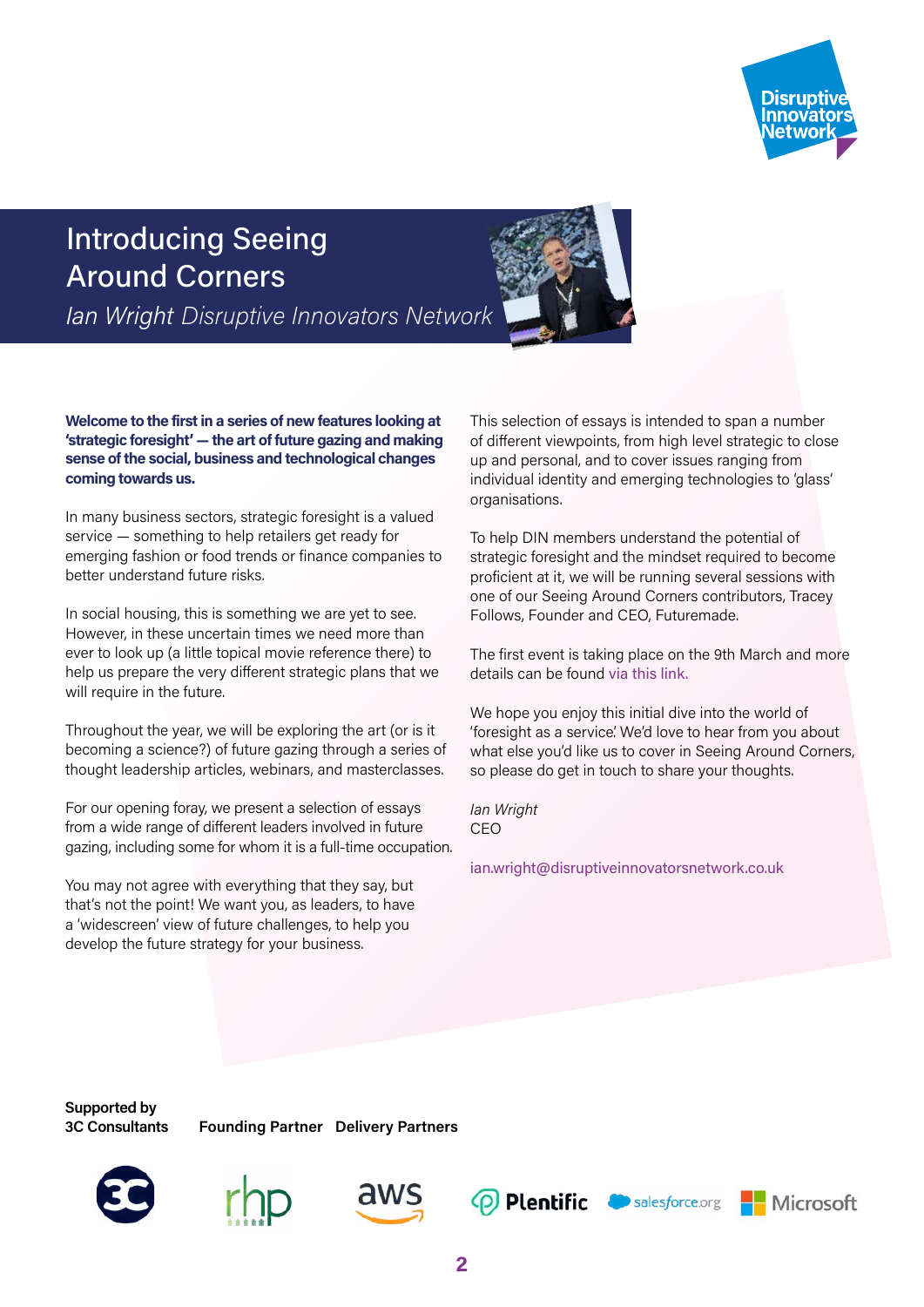

#### **Millions will enter a whole new consumer arena**

Creative agency RTFKT, best known for their virtual sneakers, have been [acquired by Nike for an undisclosed](https://consent.yahoo.com/v2/collectConsent?sessionId=3_cc-session_eeed760c-8437-45fe-88ce-bbb30d60dd75)  [sum](https://consent.yahoo.com/v2/collectConsent?sessionId=3_cc-session_eeed760c-8437-45fe-88ce-bbb30d60dd75). The start-up recently partnered with Japanese artist [Takashi Murakami on a range of NFT avatars](https://hypebeast.com/2021/11/rtfktstudios-clone-x-nft-sale-live-now-news); since launch trading volume has surpassed \$65 million. Meanwhile the founder of Twitch, Justin Kan, launched [Fractal: a new open](https://fractal.medium.com/introducing-fractal-98a8162a0a6f)  [trading platform for gaming NFTs](https://fractal.medium.com/introducing-fractal-98a8162a0a6f). Kan hopes the platform will become the centre of the exploding market for in-game devices, cars, clothes, and more.

NFT<sup>1</sup> was a 2021 buzzword, and that pushed some to label the phenomenon a passing fad. But by allowing unique ownership of virtual entities, NFTs are doing something remarkable: establishing an entire new arena for consumerism, and unlocking new ways for millions to collaborate, create, and display status. A tsunami of innovation is coming; we've only seen the start.

#### **Scientists will hack the planet**

Elon Musk tweeted that SpaceX will start work on initiatives to [suck CO2 out of the atmosphere and turn it into rocket fuel.](https://twitter.com/elonmusk/status/1470519292651352070)

In April 2021, I wrote about a plan, hatched by Harvard University scientists and sponsored by Bill Gates, to cool the planet by [throwing reflective chalk dust high](https://nwsh.substack.com/p/new-world-same-humans-60-801)  [into the atmosphere](https://nwsh.substack.com/p/new-world-same-humans-60-801). An experiment along those lines was cancelled in the face of local opposition. But there's a growing conviction among some in the [scientific](https://www.nationalacademies.org/news/2021/12/new-report-assesses-the-feasibility-cost-and-potential-impacts-of-ocean-based-carbon-dioxide-removal-approaches-recommends-u-s-research-program)  [community that we can geoengineer novel climate](https://www.nationalacademies.org/news/2021/12/new-report-assesses-the-feasibility-cost-and-potential-impacts-of-ocean-based-carbon-dioxide-removal-approaches-recommends-u-s-research-program)  [change solutions](https://www.nationalacademies.org/news/2021/12/new-report-assesses-the-feasibility-cost-and-potential-impacts-of-ocean-based-carbon-dioxide-removal-approaches-recommends-u-s-research-program). As the climate crisis manifests in yet more severe storms, floods, and fires next year, expect new and even more daring experiments, plus a whole lot of debate over the ethics.

**Disruptiv Innovators** Networl

#### **You'll meet your first virtual human**

South Korean presidential candidate Yoon Suk-yeol [launched an AI-fuelled avatar of himself, inventively](https://www.koreatimes.co.kr/www/nation/2021/12/356_320192.html)  [named AI Yoon Suk-yeol](https://www.koreatimes.co.kr/www/nation/2021/12/356_320192.html). Yoon, the candidate for the main opposition People Power Party, says the avatar will campaign on his behalf in parts of the country he can't visit. AI Yoon Suk-yeol sports a photorealistic rendering of Yoon's face, and a deepfake version of his voice.

<sup>1</sup>A non-fungible token (NFT) is a non-interchangeable unit of data such as a picture, video or audio — stored on a block chain, that can be sold or traded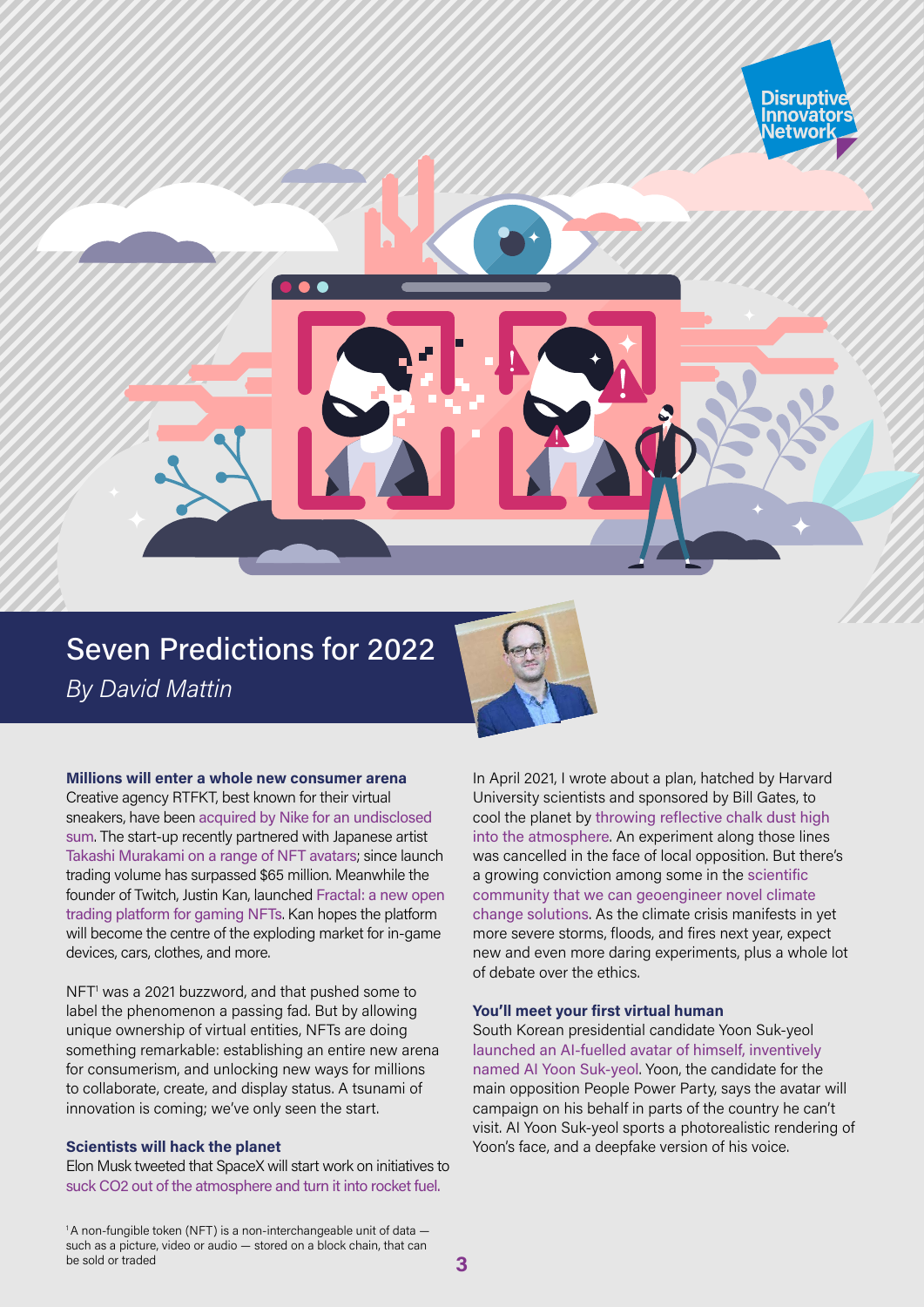

The virtual humans are coming; I wrote about their rise way back in November 2020 in [Kim Kardashian, Virtual](https://nwsh.substack.com/p/new-world-same-humans-41)  [Humans, and How Weird Becomes Mainstream](https://nwsh.substack.com/p/new-world-same-humans-41). The story has only accelerated. See [Unreal Engine's MetaHuman](https://www.unrealengine.com/en-US/digital-humans)  [Creator](https://www.unrealengine.com/en-US/digital-humans), a tool that allows anyone to make their own photorealistic avatar. Meanwhile, [virtual humans start up](https://www.soulmachines.com)  [Soul Machines — tagline 'say hello to digital people'](https://www.soulmachines.com) recently announced a partnership with Microsoft. If you haven't yet had your first interaction with an AI-fuelled almost human, then expect it to happen next year.

#### **Automation will remodel the economy**

US-based Tyson Foods said they will invest over \$1.3 billion [across the next three years to increase automation at](https://www.reuters.com/business/retail-consumer/tyson-foods-plans-spend-over-13-bln-automation-projects-2021-12-09/?utm_source=reddit.com)  [their meat plants](https://www.reuters.com/business/retail-consumer/tyson-foods-plans-spend-over-13-bln-automation-projects-2021-12-09/?utm_source=reddit.com). CEO Donnie King says a lack of workers means the company currently can't fulfil booming demand.

This story is informed by deep technological and economic shifts that will shape our shared future. Triggered by the pandemic, a labour shortage is afflicting much of the Global North. In response, employers — including those in food service, agriculture, and manufacturing — are [turning to automation in record](https://www.weforum.org/agenda/2021/12/robots-jobs-staff-shortage-automation/)  [numbers](https://www.weforum.org/agenda/2021/12/robots-jobs-staff-shortage-automation/). McDonald's, for example, are experimenting with the automation of drive-thrus. Will robots lead us to a world of leisured abundance? Or will we face rising inequality, diminished career options for millions, and strange new forms of depersonalisation? These questions have been looming for years, but in 2022 they'll become impossible to ignore.

#### **We'll figure out the pandemic's lifestyle legacy**

In further news from South Korea, the Guardian recently reported on the [country's drive to create an untact](https://www.theguardian.com/world/2021/dec/10/south-korea-cuts-human-interaction-in-push-to-build-untact-society)  [society](https://www.theguardian.com/world/2021/dec/10/south-korea-cuts-human-interaction-in-push-to-build-untact-society). A society, that is, that minimises in-person social interaction to protect health and promote efficiency. Think staffless stores, and virtual GP visits. The city of Seoul has even announced plans to build a virtual world in which [citizens can remotely interact with public officials](https://www.euronews.com/next/2021/11/10/seoul-to-become-the-first-city-to-enter-the-metaverse-what-will-it-look-like).

Does an untact society sound a bit dystopian? Yes, it does. When it comes to reshaping lifestyles in the wake of the pandemic, most countries won't go this far. Still, events in South Korea are a reminder that so much of what we call the new normal remains unfixed. How often should knowledge workers traipse into the office? Should we stop kissing friends on the cheeks when we meet? Are pre-pandemic business travel habits ever coming back? In 2022, we will keep obsessing over these questions; we may even settle a few.

#### **Machine minds will see the world their way**

The Megatron Transformer, an AI developed by the Applied Deep Research team at Nvidia, [was invited to](https://theconversation.com/we-invited-an-ai-to-debate-its-own-ethics-in-the-oxford-union-what-it-said-was-startling-173607)  [a debate on AI ethics at the Oxford Union](https://theconversation.com/we-invited-an-ai-to-debate-its-own-ethics-in-the-oxford-union-what-it-said-was-startling-173607). The team behind it say it was trained on all of Wikipedia, 64 million English news articles, and 38 gigabytes worth of Reddit threads. Asked to offer its opinion on ethical AI, the Megatron said: *AI will never be ethical. It is a tool, and like any tool, it is used for good and bad. There is no such thing as a good AI, only good and bad humans.*

> *Machine intelligence is set to transform our lives, and multiple industries, in the years ahead. In 2022 the underlying philosophical debate will only intensify: can machines ever be said to think?*

Wise words indeed. But the events of 2021 — from Open Ai's incredible natural language model GPT-3 to DeepMind's solution to the protein folding problem left no room for doubt: machine intelligence is set to transform our lives, and multiple industries, in the years ahead. In 2022 the underlying philosophical debate will only intensify: can machines ever be said to think? But via repeated exposure, millions will become more accustomed to the idea that while AIs are not conscious, and certainly not human, they are developing new ways of seeing the world that are all their own. For centuries, we have watched our machines; now, they will start looking back.

*David Mattin is the founder of New World Same Humans, a weekly newsletter on trends, technology, and society.* [newworldsamehumans.com](https://newworldsamehumans.com/)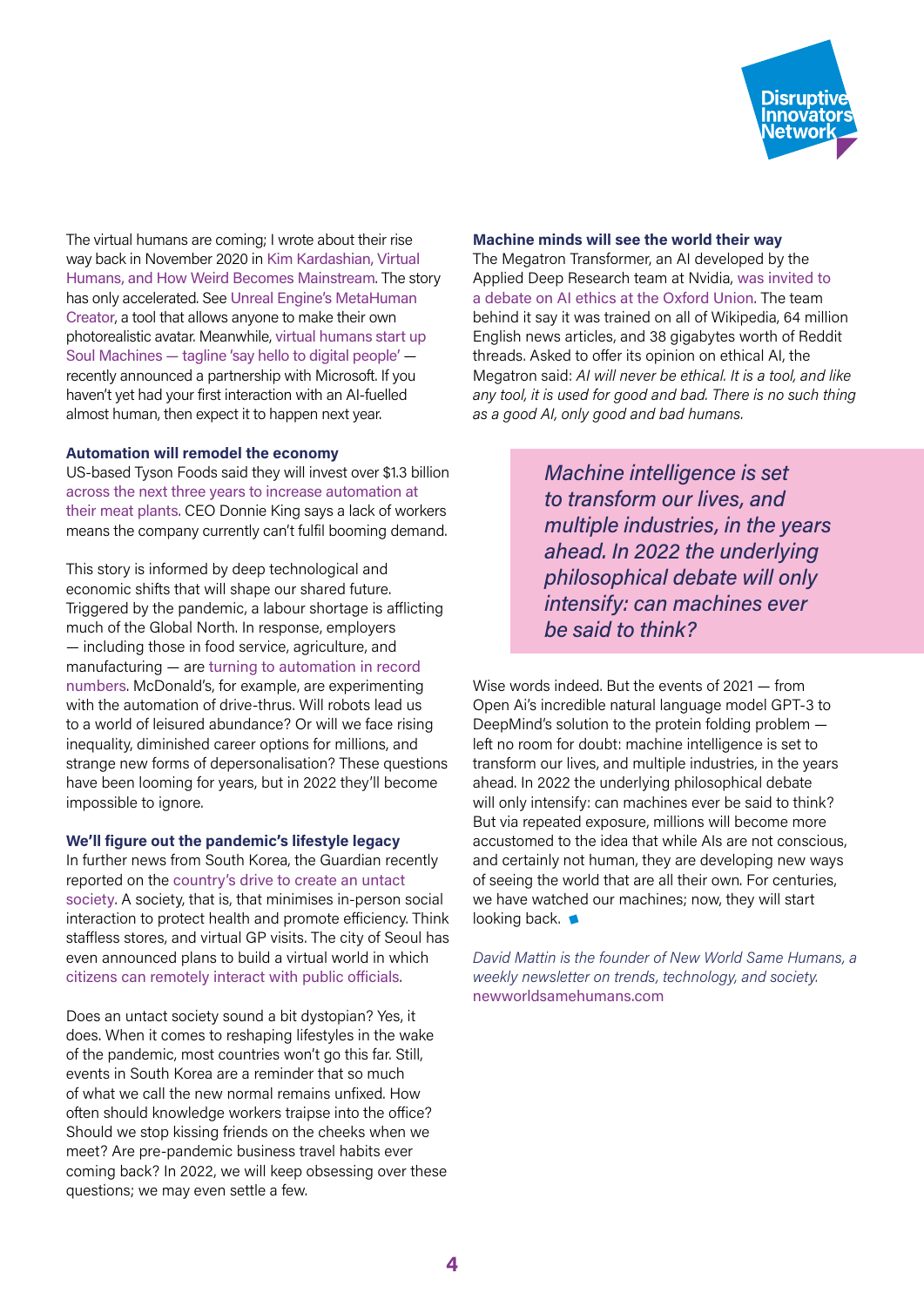On horrible hybrids, 'death by meeting' days, and reinventing the ways we work

*Dr. Nicola J. Millard, Principal Innovation Partner, BT*

**Around 70 percent of corporates have stated that they intend to work in a hybrid way post-pandemic. This tends to boil down to discussions about how many days of the week people should be in the office — which misses the point.**

Hybrid is a model where there's flexibility in terms of both place and time. The focus is less about where and when the work is done — but how the work is done. This will depend on who you are, what you are doing and the people that you are working with. There is no one-size-fits-all template.

Hybrid workplaces are likely to be digital by default — it is not the office but the digital platform that is the one common ground. The choice of technologies really does not matter, the key is creating a simple, seamless, and secure employee experience.

Hybrid working is not as easy as putting technology in. It requires us to override our Neanderthal programming the principal problem being 'proximity bias.' Our brains are wired to be tribal. We trust people that we see on a regular basis. If we divide into two tribes — the office tribe and the remote one — they can very easily go to war (Frankie Goes to Hollywood were right).

*Hybrid working will not be easy. Although it is underpinned by the collaboration, connectivity, and cloud technologies that we have come to rely on during the pandemic, we must answer searching questions about what productive and healthy work looks like when it is untethered from time and space*

There is no better illustration of this than the dreaded hybrid meeting. When everyone is sitting in their own celebrity square in a fully remote meeting, everyone is on equal footing. When they are split between physical and digital space, out of sight can very easily become out of mind. The room can very easily dominate the conversation and, if they are not on the conferencing platform, they may miss side conversations on chat, or even raised hands from remote participants. Again, the common ground is digital, so all participants need to be on the digital platform, even if they are together physically. This also challenges the traditional meeting room design of a single camera. Remote participants have little chance of seeing who is in the room and who is talking. Dynamic or multiple cameras, whether fixed or on PC/smart phones, are required to develop a better sense of presence for those joining the meeting remotely. Sound needs to be captured from the whole of the room, rather than the person sitting closest to the mic. Noise cancellation and spatial sound can kill interference and echo. Lighting is also important — with meeting rooms potentially starting to resemble movie sets.

**Disruptiv Innovators**<br>Network

Increasingly, meetings are taking place outside the office. They may involve the office café, a 'coffice' (co-working space), or the home — the key is making them easy to set up for that inclusive, movie quality experience wherever participants happen to be.

It is not all about the technology. It also involves good meeting management. Facilitation of hybrid meetings has a lot in common with physical ones in terms of good practice. Hybrid meetings need structure, and they need to be facilitated so that they are inclusive.

Meetings themselves also need to come under scrutiny. In the old days of co-location, meetings involved friction — you had to book rooms and allow for travel times. In a frictionless remote environment, we often wake up with an impending sense of Zoom (other platforms are available). We simply lift and shift our analogue synchronous ways into a world where we can frictionlessly schedule a full 'death by meeting' day. This has caused people to complain about video fatigue as their brains turn to mush somewhere around midafternoon. Although video fatigue is real, the root problem is meetings themselves. An endless procession of meetings is not a recipe for a productive day. We may need to look at doing more asynchronously or limiting the window where synchronous meetings can take place.

Hybrid working will not be easy. Although it is underpinned by the collaboration, connectivity, and cloud technologies that we have come to rely on during the pandemic, we must answer searching questions about what productive and healthy work looks like when it is untethered from time and space.

All this potentially adds up to a massive increase in the number of people working away from offices than prior to the pandemic — and that has an impact on urban economies, housing, transportation systems, and, critically, how we design work itself. We have an opportunity to stop designing work around time and location and start designing it around people and outcomes.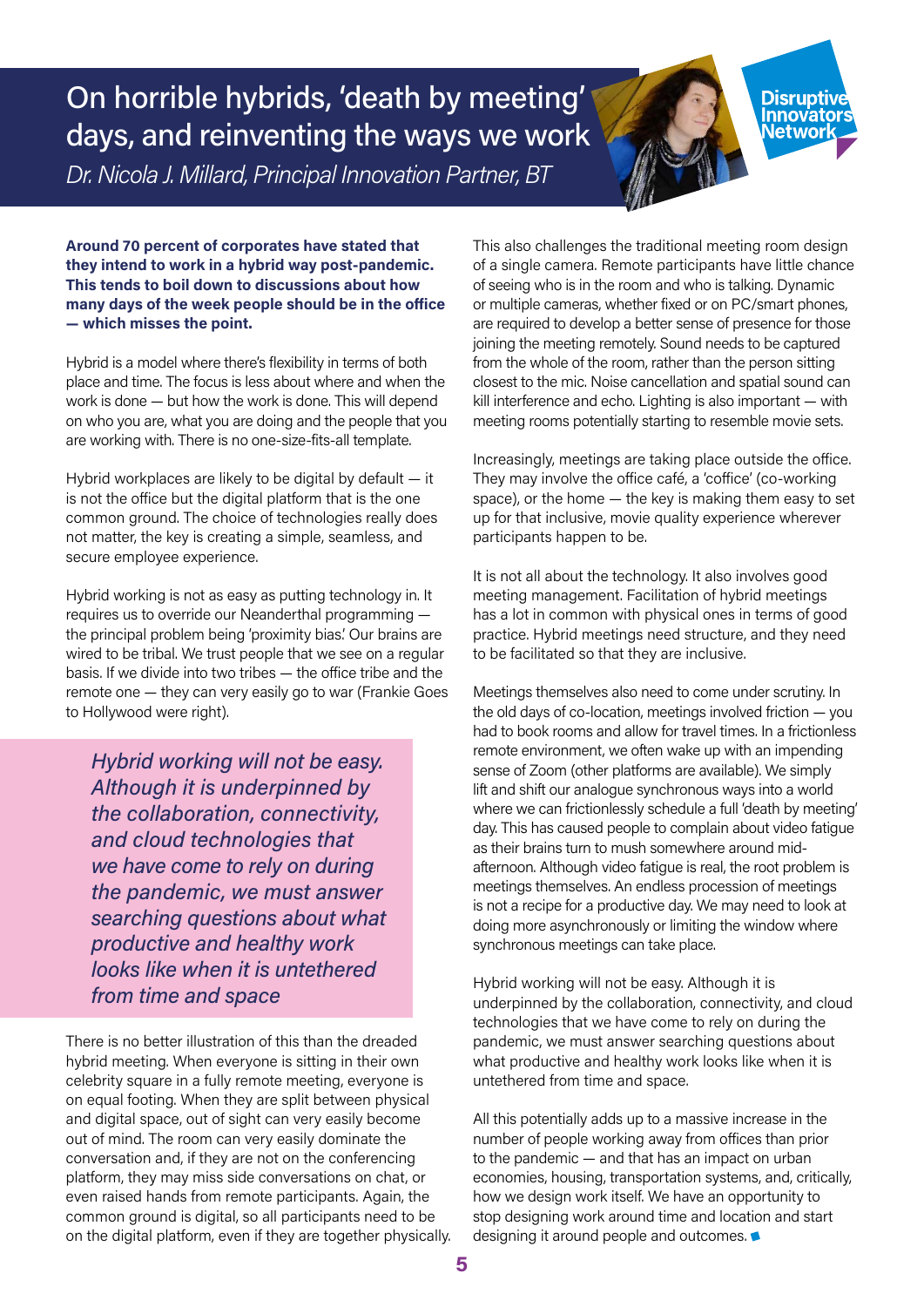



Global business trends in 2022: Forrester's predictions *By Phil Brunkard, Forrester*



**Each October, Forrester releases predictions which forecast the dynamics impacting on different industries and disciplines in the year ahead. [Forrester's predictions](https://www.forrester.com/predictions/?utm_source=pr_pitch&utm_medium=pr&utm_campaign=predictions_2022_eu) help our clients see around the corner, providing a clear vision on what is to come. Here we highlight the predictions of most interest to DIN members.**

#### **2022 — The year to be bold**

2022 will go down as the year executives were forced to care about employee experience. AI adoption and tech spending will accelerate. Business leaders will lay the groundwork for bold decisions by further investing in technology and refocusing business strategies. [Greenwashing](https://www.greenpeace.org.uk/news/golden-age-of-greenwash/) will crumble as genuine sustainability becomes a must-have. Consumers will continue testing new ways to meet their post-pandemic needs, while thinking about the potential long-term effects of the pandemic on health, lifestyle and ways of working. Their new behaviours will create new economies. People will seek out products that offer greater happiness, comfort and wellbeing. They will be more willing to try out unconventional brands, alternative ways to buy, and innovative systems of value like non-fungible tokens ([NFTs](https://www.forbes.com/uk/advisor/investing/nft-non-fungible-token/)).

#### **Companies will fail at 'anywhere-work,' and it will not be the fault of the virus**

Ten percent of companies will commit to a fully remote future. For the remaining 90%, vaccine mandates will lead to complications but will not be the cause of most returnto-office failures.

The real pain will fall on the 60% of companies shifting to a hybrid model. One-third of attempts at 'anywhere-work' will fail because leaders will still design meetings, job roles, and promotion opportunities around face-to-face experiences. When productivity suffers as a result, the same leaders will blame hybrid work rather than looking in the mirror at the real culprit.

A smaller number of failures will come from the 30% of companies that insist on a full 'in-office' model. Attrition at these companies will increase above their industry averages. *Monthly* resignation rates will rise as high as 2.5% until executives feel the pain and finally commit to making hybrid work… work.

European businesses will invest up to €3.3 billion in automation to boost productivity. Compound annual growth rates in 2022 will be at around [33% for robotic](https://www.grandviewresearch.com/industry-analysis/robotic-process-automation-rpa-market)  [process automation](https://www.grandviewresearch.com/industry-analysis/robotic-process-automation-rpa-market) (RPA) and [13% for digital process](https://cagrvalue.com/digital-process-automation-market-cagr-through-2023/)  [automation](https://cagrvalue.com/digital-process-automation-market-cagr-through-2023/) (DPA). Much of this investment will focus on the retail and hospitality sectors. European retailers, such as ASOS, Sephora, and Zara, already deploy automation for personalisation and predictive purposes.

#### **In 2022, 60% of security incidents will involve external third parties**

With cyber attacks continuing to target smaller vendors and suppliers, [SolarWinds-style headlines will plague all](https://www.forrester.com/report/predictions-2022-cybersecurity-risk-and-privacy/RES176406?utm_source=pr_pitch&utm_medium=pr&utm_campaign=predictions_2022_eu)  [organisations](https://www.forrester.com/report/predictions-2022-cybersecurity-risk-and-privacy/RES176406?utm_source=pr_pitch&utm_medium=pr&utm_campaign=predictions_2022_eu) that do not invest in the risk management trifecta: people, process, and technology. Smart companies will ensure the tech stack (not a single tool or Excel) includes risk assessment, supply chain mapping, real-time risk intelligence, and business continuity management.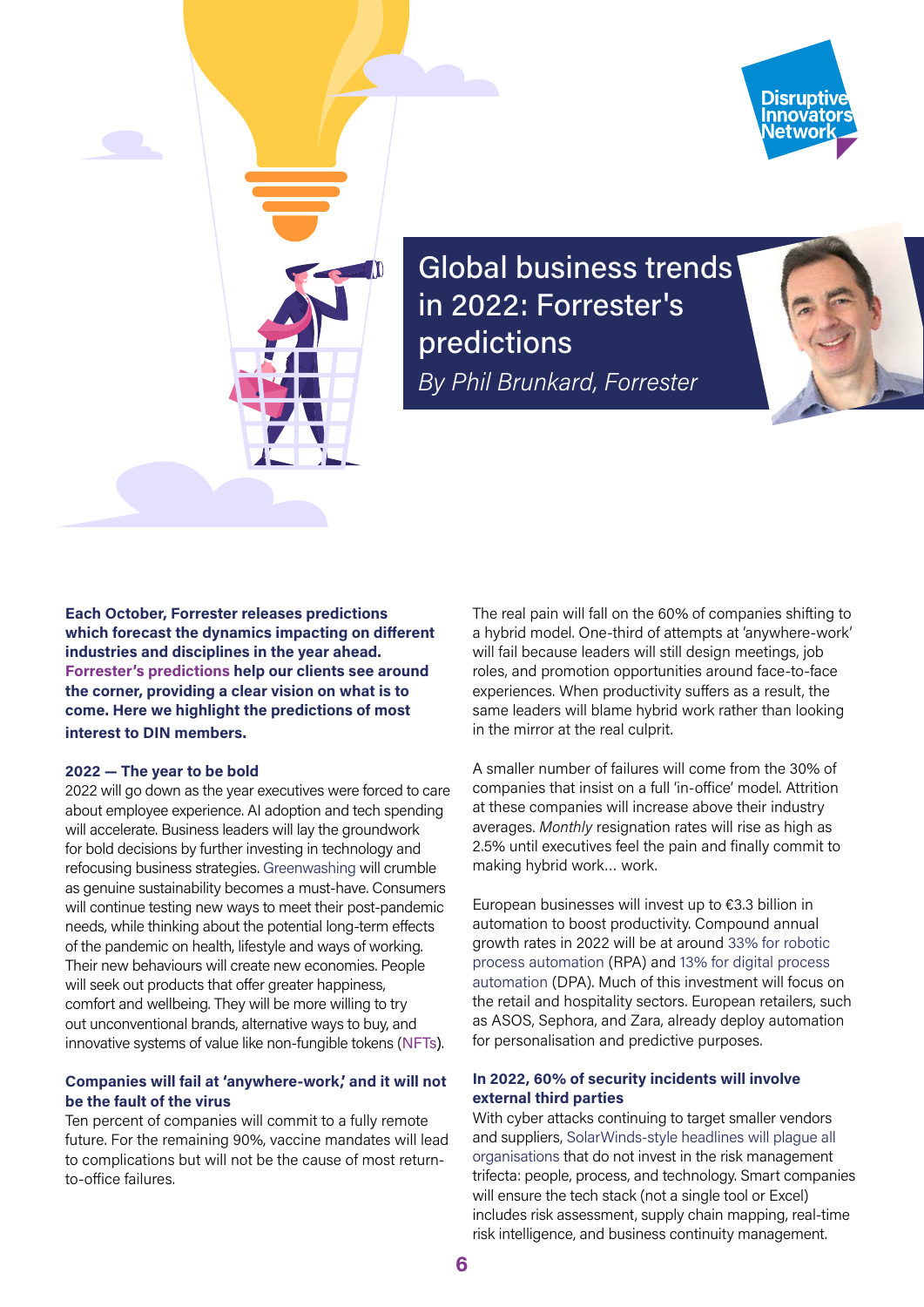

#### **Customers will want over half of pandemic-era services to become the 'new normal'**

Some organisations assume they can resume prepandemic ways. But that is a mistake. Consumers have grown used to virtual access and will continue to want it (e.g., curbside delivery pickup, remote meeting options and digital payments as the norm). Consumers will expect to see digital experiences embedded into standard offline experiences and for this to work well. This will put pressure on companies to manage increasingly hybrid customer experiences across physical and digital touchpoints that require connected data, ecosystem thinking, and orchestration of customer, employee, and partner journeys. Those who successfully navigate the transition to the new normal will avoid a wholesale reversal to pre-pandemic ways and analyse current customer insights and research to evaluate which services to keep, adjust, or toss.

#### **25% more EU businesses will appoint chief sustainability officers**

In the last 12 months, the EU has 1) adopted a climate adaptation policy; 2) introduced the first delegated act for its taxonomy defining environmental objectives for EU climate adaptation and mitigation; and 3) decided to make corporate sustainability reporting standardised and mandatory for more companies from 2023. But EU consumers are sceptical — Forrester's 2021 data reveals that just [34% trust companies](https://www.forrester.com/blogs/cx-predictions-2022-eu/?utm_source=pr_pitch&utm_medium=pr&utm_campaign=predictions_2022_eu) when they say they will commit to tackling climate change. 'Green washers' that have only embraced sustainability for public relations purposes will struggle to adapt. Organisations that truly adapt working practices to achieve sustainability will retain customer trust.

#### **The UK will diverge from EU regulations, but only UK consumers will notice**

In 2022, the UK will exercise its post-Brexit ability to make significant changes to the current EU environmental and data protection regulations.

*Just 34% trust companies when they say they will commit to tackling climate change. Organisations that truly adopt working practices to achieve sustainability will retain customer trust*

The UK promises to free up personal data transfers to a new set of countries, including the US, and to relax privacy requirements to make space for a more innovative, data-driven agenda.

But, as every UK-based business that has customers or employees in Europe must still comply with EU rules, it will make little difference other than to UK consumers, who will contend with [laxer local standards](https://www.forrester.com/predictions/europe/?utm_source=pr_pitch&utm_medium=pr&utm_campaign=predictions_2022_eu).

*Forrester's predictions show the challenges and opportunities ahead.* 

*The predictions showcase our bold calls for the next year across several domains. To learn more, please visit our Predictions 2022 Portal.*

*Phil Brunkard is CIO Executive Partner & Senior Analyst at Forrester*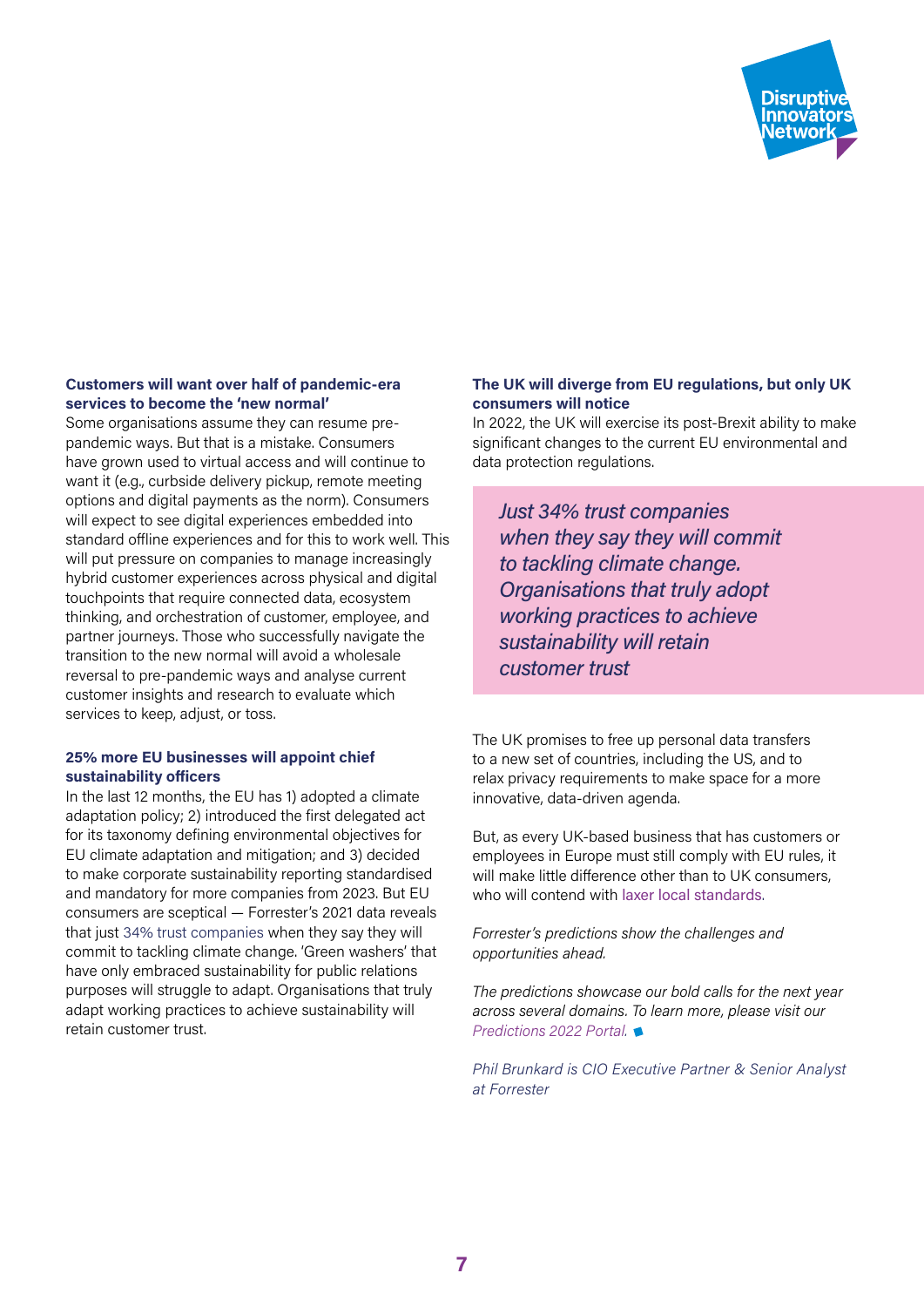

# 2022 is a Crossroads: Life is Short, Make it Count *By Tracey Follows*

**This year is all about mobility, or lack of it. It's about spaces and places and how we get to them, how we access them, and how we record our experiences in them.** 

**Restrictions have been put up on populations and nations, as well as regions. Now, in some ways, those restrictions will apply to reality itself. For as we enter the third year of what will become a decade of Covid, the narrative of the metaverse rings loudly in our ears as well as online. Everywhere you look, there is a retail store or a fitness brand, fashion brand or a hospitality venue pointing the way towards a virtual world offering a space or a place, or an event, that they want you to be part of, not literally but digitally.**

**8**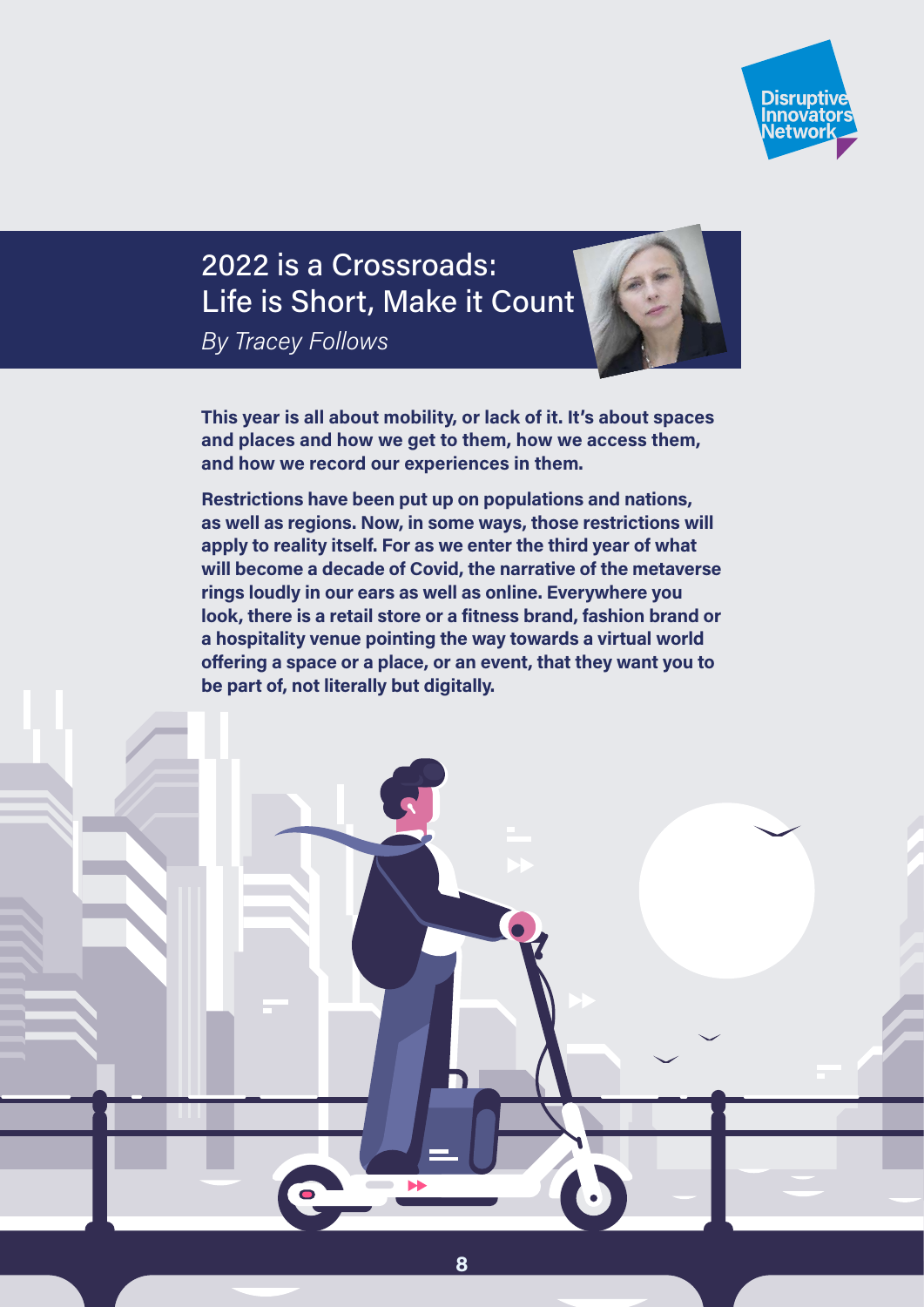

**The large platforms are keen to accelerate this trend, epitomised by Facebook's rebrand to Meta at the end of last year. For some time, commentators have expressed concern that social networks are now so large and ubiquitous that they are giving nation states a run for their money. Once they become the digital landscapes of the virtual world, they will be the leaders, the rulers, and the governors of our virtual lives. Truth is, we will be abiding not by rule of law, but by terms of service, as the metaverse signals the ongoing merger of the citizen and the userconsumer, towards its completion.** 

What does that mean for us? It means that we might find that access to virtual spaces and places will be dependent on the technology platforms such as Meta. More than that, access to the physical world and its spaces and places will be guarded by technology applications too. As the everyday services of life that we have enjoyed as physical human beings become increasingly digitised, access to those services will require digitised verification too. It is not so much of a leap to imagine access to welfare services, educational services, leisure or even local business needs requiring a digital verification of some sort, to be permitted access. This is not far-fetched, one only needs to think about the Covid pass, introduced on the premise of it giving the user access to certain places and services, not accessible to others. An evolved version of this could well become a digital access for telehealth services in the future. If so, who would be at all surprised?

Back in the 'real' world, there's much chat about the 15-minute city. In part a reaction to the growing unpopularity of the car (not amongst owners but amongst urbanites able to cycle to work without having to worry about dropping off kids or transporting the family shopping); and in part an expectation of a workforce that will want to work from home in the future. However, whilst home-working and home-schooling were certainly the predominant modes during the pandemic due to their convenience in the short-term, they have also proved exhausting in the long-term. And no-one finds limitations to one's ability to travel and explore much of an aspiration. There's a growing sense that under such an initiative, our mobility would be very much curtailed. And that should be resisted.

In summary, what we are seeing is a period of de-growth, de-industrialisation, and de-moralisation. We must not succumb. This year will present very many challenges in health, the economy, and social order. We need an aspiration, a renewed sense of exploration and after two years of hibernating — a revelation. A revelation that life is short, that we must live it to its fullest. As many moments as we dare must be enjoyed. And that includes whatever we do for work too. As we emerge from physical isolation, we must not settle for emotional, psychological or locational restriction. If that has become a habit, it is a habit we must break.

> *We are on the cusp of a newly organised community, and society. One that is not managed top-down in the sense of command and control. One that is complex and contradictory, but exciting to navigate oneself through*

We are on the cusp of a newly organised community, and society. One that is not managed top-down in the sense of command and control. But one that is complex and contradictory, but exciting to navigate oneself through. This is the battle between decentralisation and re-centralisation. The former promises a new kind of networked arrangement of collectives, and communities working creatively, having less and less need for authority figures or even authority at all. The newly emerging world of web3<sup>1</sup>, NFTs and DAOs<sup>2</sup>  $-$  all various aspects of new value exchanges in a networked world, must be grasped now. This is not a time for restriction but a time for exploration. 2022 will be that fork in the road — do we dare take the path less travelled? Only if we believe we can travel anywhere we want. We can – and we should.

*Tracey Follows | Futurist, Founder CEO of* [Futuremade](https://futuremade.consulting/futurenews-1)  [Consulting](https://futuremade.consulting/futurenews-1) *|* [Author of The Future of You](https://www.traceyfollows.com)

<sup>1</sup><https://en.wikipedia.org/wiki/Web3>

2 A DAO is a decentralised autonomous organisation. It's an organisation that is networked like a community and has no central hub.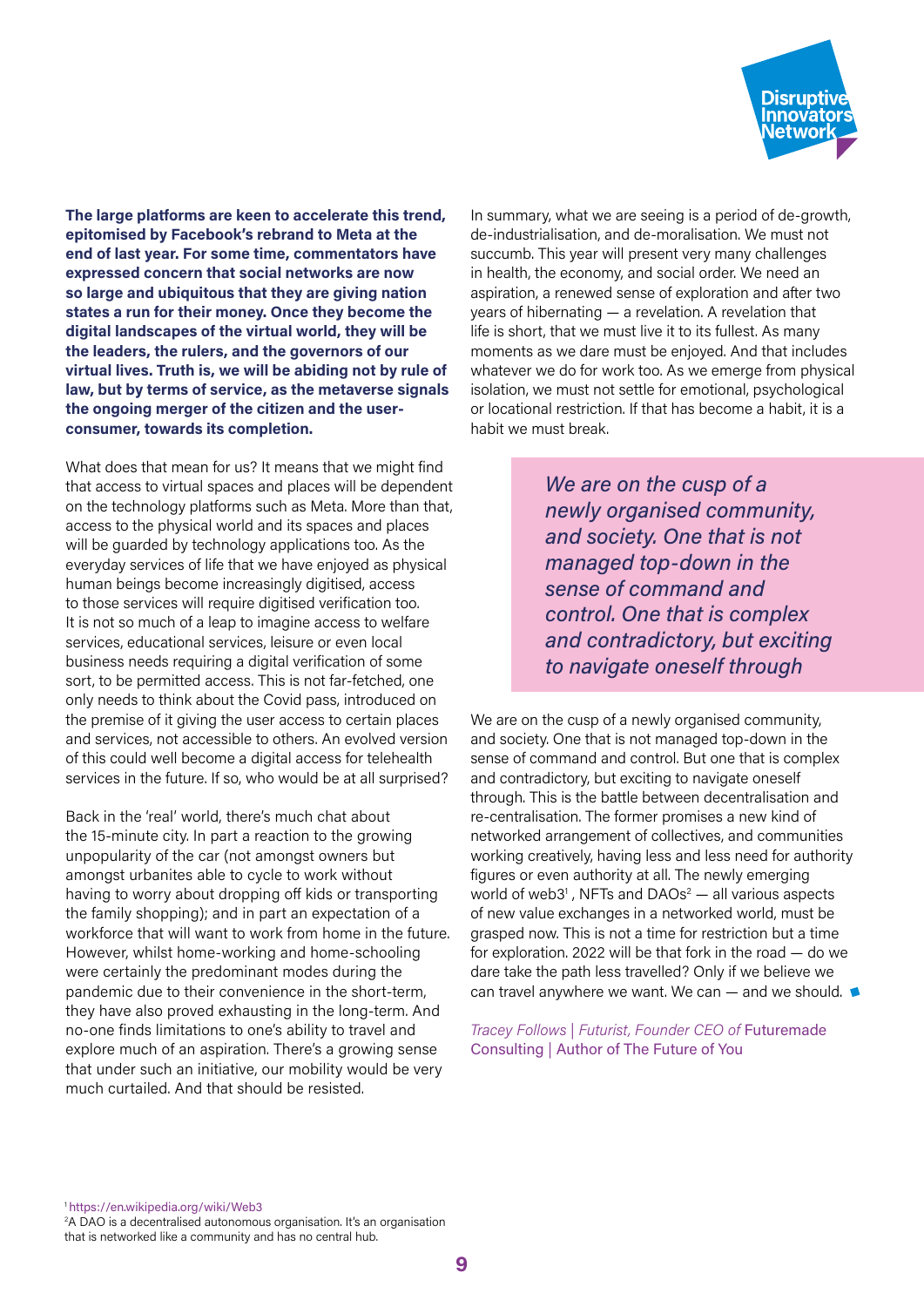

Accurate business forecasting is the key to innovation in an uncertain world *By Tristan Kromer*



**2021 has been the year that quantitative data made a comeback. For years, Lean Startup, Agile, and Design Thinking principles ruled innovation, and people fought tooth and nail against committing to ROI numbers for early-stage innovation. But in doing so, we threw away the business case and the importance of rigorous data.**

Supply chains and marketing campaigns cannot function without predictions. Over the past two years we've seen our best-laid plans disrupted. We've rediscovered the importance of planning for an uncertain future, and of having concrete numbers to plan with. But large organizations are still making the [same forecasting mistakes](https://kromatic.com/blog/the-most-common-error-in-business-forecasting/).

These numbers are critical to make pivot, persevere, or kill decisions. Innovation leaders [making decisions](https://kromatic.com/blog/advice-to-innovation-boards-make-frequent-fast-decisions/) based on gut feel are handicapping themselves and their futures. Anyone can be lucky once, but being lucky year after year requires i[nnovation accounting](https://kromatic.com/programs/innovation-accounting) and an [iterative innovation strategy](https://kromatic.com/blog/innovation-strategy-where-to-explore-when-to-launch-and-how-to-hack/).

Transforming qualitative data from early-stage experiments to quantitative estimates usable in a real business case isn't easy. No one likes doing the math. But it's necessary to forgo innovation theatre for a predictable return that corporations can invest in.

#### **Leaders need to:**

- Integrate qualitative and quantitative research methods
- Make data-driven decisions
- Create an iterative, data-driven strategy

Like you, I'm looking forward to 2022 with a clearer set of tools to build the future.

*Tristan Kromer is an Innovation Coach and founder of Kromatic* [Kromatic — Lean Startup Coaching & Innovation Design](https://kromatic.com)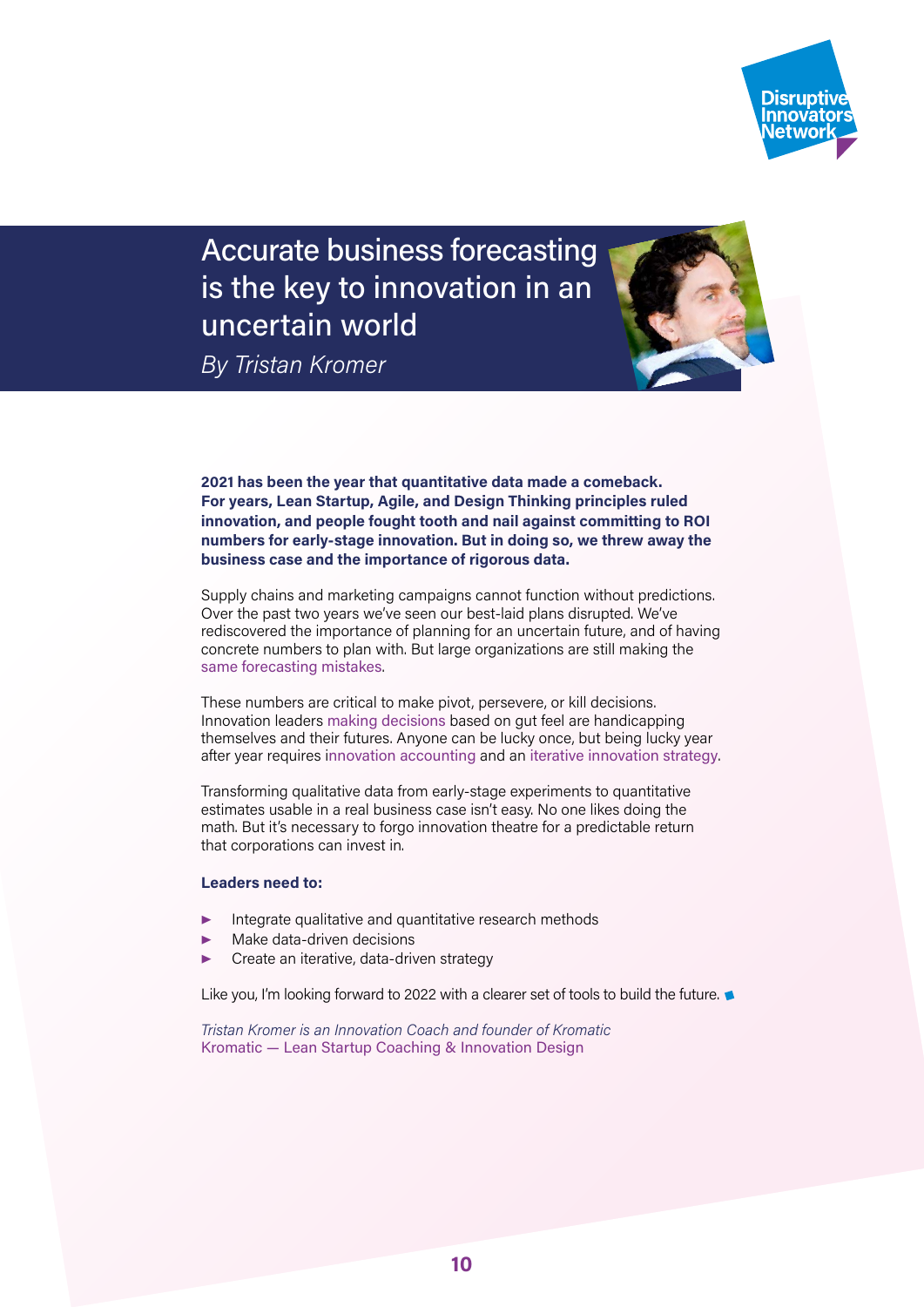

*By Antony Slumbers*

**The demand for real estate is fundamentally changing. The Covid-19 pandemic has seen customer attitudes and behaviours adapt to a new set of imperatives; where to work, where to live, what matters and what does not? How do we respond to this change?** 

Across all real estate asset classes, it boils down to four themes. By responding effectively to these foundational pillars, we can create products and services that are fitfor-purpose, and #FutureProof.

#### **Theme 1: Customer centricity**

Steve Jobs provides the canonical example. Shortly after returning to Apple, during a Q&A session at its Developers Conference, he was challenged on why developers should have faith in him, as he seemed to not know that much about technology. After a pause, where he was clearly angry with the question, he said:

*"You've got to start with the customer experience and work backwards to the technology… As we have tried to come up with a strategy and a vision for Apple, it started with 'What incredible benefits can we give to the customer? Where can we take the customer?'"* 

Steve Jobs was right: start with the customer and work backwards to the technology. Substitute real estate for technology and you have the best starting point for any business plan.

#### **Theme 2: Creating 'Smart' assets**

We should no longer be the providers of dumb shells. We should be the providers of hardware, software and services that work together to offer our customers the environment and services they need for their 'jobs to be done.'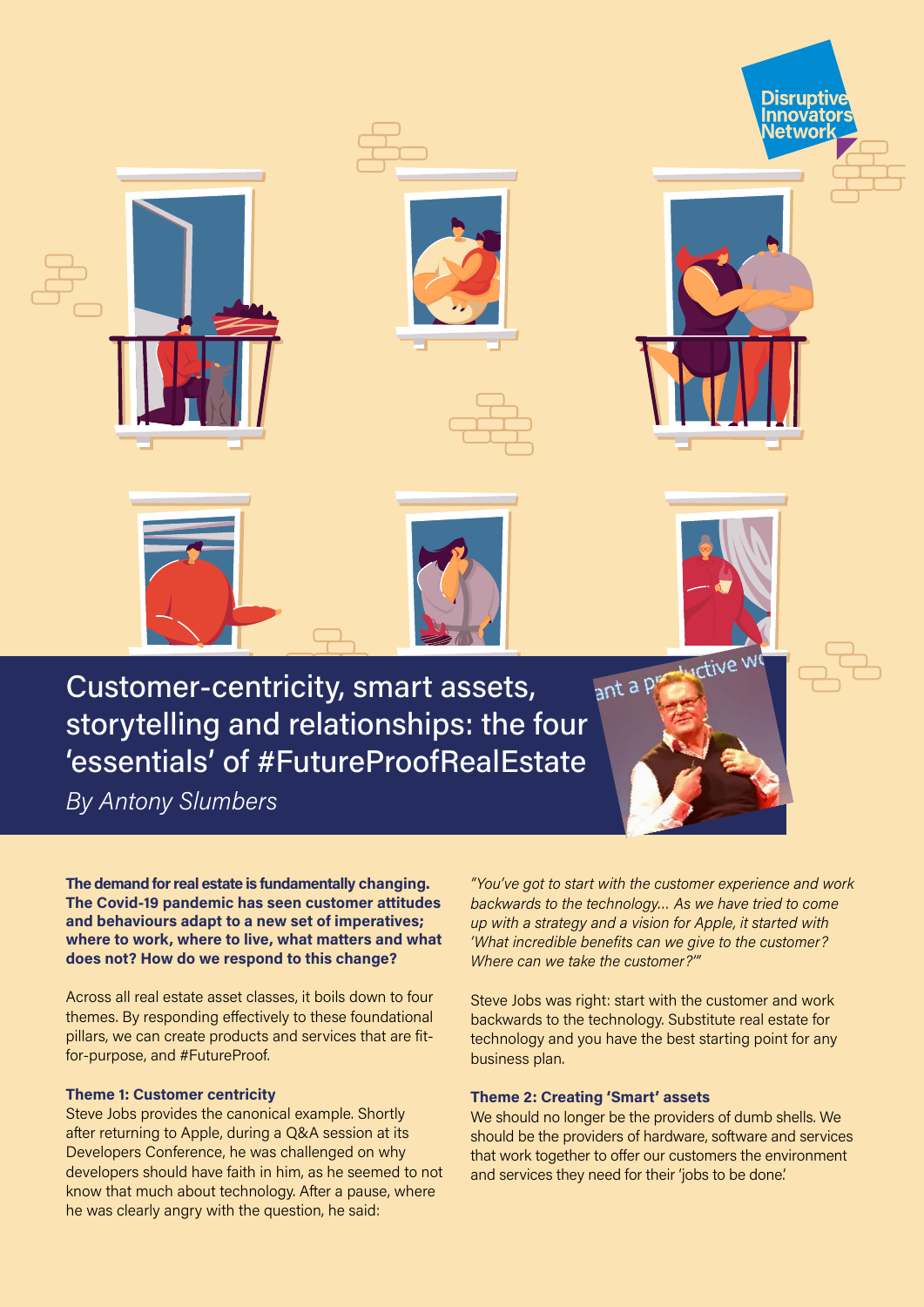

That is what a 'Smart' asset is. A building or a space or technology that 'understands' what its purpose is. Many smart assets are not that smart. Anyone can kit out a building with tools, technologies and the latest gizmos. And many do. However, only a few deliberatively design their buildings to optimise the user experience (UX) specifically developed for the type of customer that they wish to serve.

*Only a few businesses deliberatively design their buildings to optimise the user experience (UX) — specifically developed for the type of customer that they wish to serve*

#### **Theme 3: Storytelling**

Why is someone going to buy, lease or rent your real estate? Do they have to? If the answer is yes, then you can skip this theme. Historically, 95% of readers would have skipped this section. In most situations, our customers had to buy, lease or rent our real estate. That is why real estate has made so many people so wealthy over the centuries.

Today our customers most likely do not need to do business with us. They have optionality, as the economists say. They can satisfy their needs in other ways. Hence, we need to become story tellers.

Most analogous for real estate are the premium car brands. The most important customer for Audi, BMW or Mercedes is the person buying their first premium car. Like the Jesuits, once they have you, you are likely to stay. People buy into brands like this because they offer a certain style, a certain user experience, and certain ethos. And they invest more than money into them. They start to become to an extent, defined by them. I am this 'type' of person. In real estate we are going to see the development of brands, across all asset types, as powerful as these.

#### **Theme 4: Relationships**

The real estate industry has always been proud to call itself a relationship business. Usually, however, those relationships have been with other people in the real estate sector — so the industry has ended up talking to itself.

People spend 90% of their time indoors and in real estate we connect with people for longer than any other service provider. As real estate providers, we are in the best position to service the needs of our customers.

We can move way beyond just letting them space by the foot or metre. We can help them be happy, healthy and productive. We can enhance their pleasure whilst shopping or make them more comfortable when at home. We can do much more than we ever have before. But only if we own the relationship.

These are the four essentials of #FutureProofRealEstate, where humanity and technology meet, and we put customers first.

© Antony Slumbers [realinnovationacademy.com](https://www.realinnovationacademy.com) [antonyslumbers.com](https://www.antonyslumbers.com)